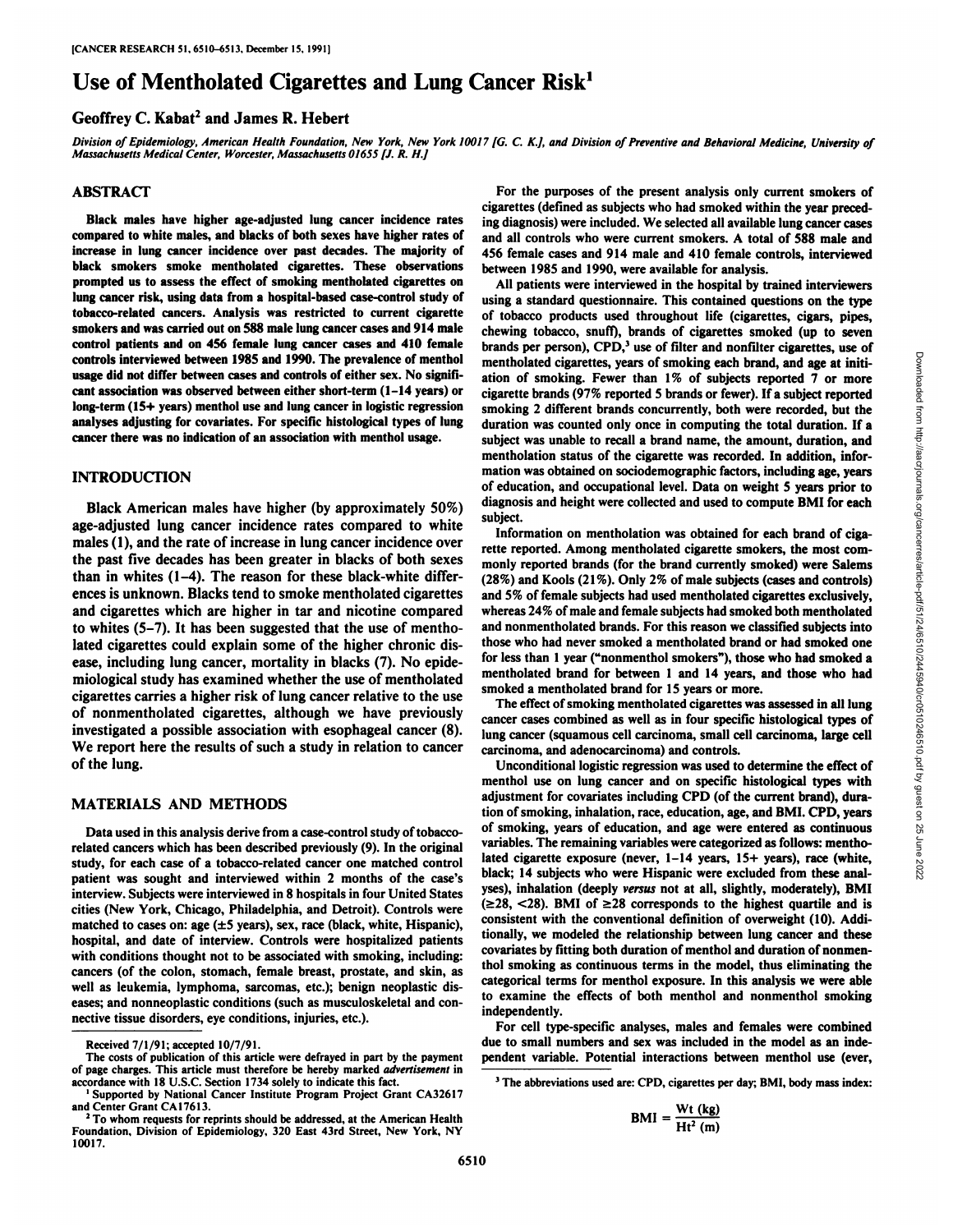never) and other variables were evaluated and three interaction terms were included in the logistic regression model: menthol\*age; menthol\*education; and menthol\*BMI.

#### **RESULTS**

Table 1 gives the distribution of selected sociodemographic and behavioral factors among cases and controls by sex. Cases were slightly older than controls. Mean age (years) was 57.4 for male cases, 55.1 for male controls, 57.9 for female cases, and 56.3 for female controls. Cases and controls had similar distributions by race, year of education, and occupational level. Only 8 subjects were classified as other than black or white (6 male cases and 7 male controls were Hispanic; 1 female case was Hispanic). As expected, cases reported smoking more cig arettes per day and longer duration of smoking, as well as deeper inhalation compared to controls. In males, menthol usage [categorized as never smoked mentholated brand; smoked mentholated brand(s) between 1 and 14 years; smoked mentho lated brand(s) for 15 or more years] was virtually identical between cases and controls; in females, smaller proportions of cases reported ever smoking mentholated brands compared to controls.

The prevalence of menthol use among controls in the present study, by race and sex, is compared with that in two other surveys in Table 2. Age-specific prevalence is given for the present study and the Adult Use of Tobacco Survey data (11), and age-adjusted prevalence is presented for the data of Sidney *et al. (7). The prevalence by sex and race is generally similar in* the three surveys. Use of mentholated cigarettes was more common in females, and in both sexes blacks had roughly twice the prevalence of whites.

Logistic regression results for lung cancer stratified by sex are presented in Table 3. Among smoking variables, CPD and duration of smoking were significantly associated with lung cancer in both sexes. Use of mentholated cigarettes for either 1-14 years or 15+ years was not associated with increased risk. Being overweight (BMI  $\geq$ 28) was associated with significantly reduced risk in both sexes. Inhalation (deeply versus not at all, slightly, moderately) showed a significant positive association in females only. The inclusion of interaction terms for menthol\*education and menthol\*BMI, both of which were statistically significant in both sexes, did not alter the  $\beta$  coefficients for mentholated cigarette use and reduced but did not eliminate the significant main effect of BMI (data not presented).

In the model containing years of menthol cigarette use and years of nonmentholated cigarette use (both as continuous variables), the  $\beta$  coefficients for years of menthol were smaller than those for years of nonmenthol in both sexes.

In cell type-specific logistic regression analyses, neither shortterm (1-14 years) nor long-term (15+ years) user of mentho lated cigarettes was associated with squamous cell, small cell, large cell, or adenocarcinoma of the lung (Table 4). Addition ally, there was no suggestion of a trend in risk with increasing duration of exposure. In contrast, CPD and duration of smok ing showed statistically significant associations with each of the four types.

## **DISCUSSION**

We investigated the use of mentholated cigarettes as a poten tial risk factor for lung cancer, because blacks use these ciga rettes to a greater extent than whites, and black males have

|                                                                                                 | Males (%)                                                                        |                               | Females (%)                                         |                     |
|-------------------------------------------------------------------------------------------------|----------------------------------------------------------------------------------|-------------------------------|-----------------------------------------------------|---------------------|
|                                                                                                 | Cases Controls Cases Controls<br>$(N = 588)$ $(N = 914)$ $(N = 456)$ $(N = 410)$ |                               |                                                     |                     |
|                                                                                                 |                                                                                  |                               |                                                     |                     |
| Age<br><50<br>50–59<br>60–69<br>70+                                                             | $\frac{20.1}{37.1}$                                                              | $\frac{29.3}{32.9}$           | 19.5<br>36.0                                        | 23.4<br>37.1        |
|                                                                                                 | 33.8                                                                             | $\frac{31.1}{6.7}$            | 32.9<br>11.6                                        | 30.5<br>9.0         |
|                                                                                                 | 9.0                                                                              |                               |                                                     |                     |
| Education<br>$\leq 12$ yr<br>13-15 yr                                                           |                                                                                  | 59.0                          | 68.1                                                | 62.4                |
| $16+yr$                                                                                         | $\frac{56.3}{21.9}$<br>21.8                                                      | $\frac{20.8}{20.2}$           | $\frac{18.9}{13.0}$                                 | 22.7<br>14.9        |
|                                                                                                 |                                                                                  |                               |                                                     |                     |
| Race<br>White                                                                                   | 85.4                                                                             | 85.2                          | 87.3                                                | 82.7                |
| Black<br>Other <sup>a</sup>                                                                     | 13.6<br>1.0                                                                      | $\frac{14.0}{0.8}$            | $\frac{12.5}{0.2}$                                  | $\frac{17.3}{0.0}$  |
| Occupational level<br>Professional/managerial                                                   |                                                                                  |                               |                                                     |                     |
| <b>Skilled</b>                                                                                  | 27.9<br>46.8                                                                     | $26.0$                        | 12.3                                                | 16.8<br>46.1        |
| Semiskilled<br>Unskilled                                                                        | $\frac{16.8}{8.5}$                                                               | $\frac{47.0}{17.6}$           | $48.7$<br>7.4<br>9.2<br>22.4                        | 7.8<br>10.0         |
| Housewife                                                                                       |                                                                                  |                               |                                                     | 19.3                |
| Menthol                                                                                         |                                                                                  |                               |                                                     |                     |
| Never<br>$1-14$ yr                                                                              | 74.9<br>13.1                                                                     | $73.3$<br>13.1<br>13.6        | $75.8$<br>11.3<br>12.9                              | 64.9<br>17.2        |
| $15+yr$                                                                                         | 12.0                                                                             |                               |                                                     | 19.9                |
| $\bf CPD$                                                                                       | 37.9                                                                             |                               | 48.0                                                | 70.7                |
| $1-20$<br>21-30<br>31-40                                                                        |                                                                                  | $56.0$<br>17.5<br>17.2<br>9.3 |                                                     | 16.1                |
| $41+$                                                                                           | $\frac{16.5}{26.2}$<br>19.4                                                      |                               | $22.4$<br>$22.4$<br>$7.2$                           | 9.0<br>4.2          |
| Inhalation                                                                                      |                                                                                  |                               |                                                     |                     |
| Not at all, slightly,<br>moderately                                                             | 62.1                                                                             | 69.4                          | 69.3                                                | 86.8                |
| Deeply                                                                                          | 37.9                                                                             | 30.6                          | 30.7                                                | 13.2                |
| Duration of smoking                                                                             |                                                                                  |                               |                                                     |                     |
| $\leq 30$ yr<br>$31 - 40$ yr                                                                    | 17.4<br>$\frac{32.6}{50.0}$                                                      | $29.8$<br>31.5<br>38.7        | $\begin{array}{c} 18.0 \\ 36.8 \\ 45.2 \end{array}$ | 32.7                |
| $41 + yr$                                                                                       |                                                                                  |                               |                                                     | $\frac{37.5}{29.8}$ |
| Body mass index<br>$<$ 28<br>$\ge$ 28                                                           |                                                                                  |                               |                                                     |                     |
|                                                                                                 | $78.5$<br>21.5                                                                   | $\frac{72.3}{27.7}$           | $86.7$<br>13.3                                      | $77.8$<br>22.2      |
| $\alpha$ Among males, 6 cases and 7 controls were Hispanic. Among females, 1 case was Hispanic. |                                                                                  |                               |                                                     |                     |
|                                                                                                 |                                                                                  |                               |                                                     |                     |

Table I Distribution (%) of demographic and behavioral factors in lung cancer *cases and controls (all current smokers)*

Use of mentholated cigarettes was not associated with in creased risk of lung cancer or of specific histological types of lung cancer in this study. In contrast, the number of cigarettes smoked per day and duration of smoking were strong risk factors. BMI showed an inverse association with lung cancer. This last finding will be the subject of a separate paper.

Classification of smokers into users of mentholated and nonmentholated brands was made possible by questions which elicited for each cigarette brand whether it was menthol or nonmenthol. The prevalence of smoking mentholated cigarettes among current smokers by race and sex in this study was comparable to that reported in other surveys.

Only 2.2% of male subjects had smoked mentholated ciga rettes exclusively, whereas 74.3% had smoked nonmentholated brands exclusively, and 23.5% had smoked mixed mentholated and nonmentholated brands. Among female subjects, the cor-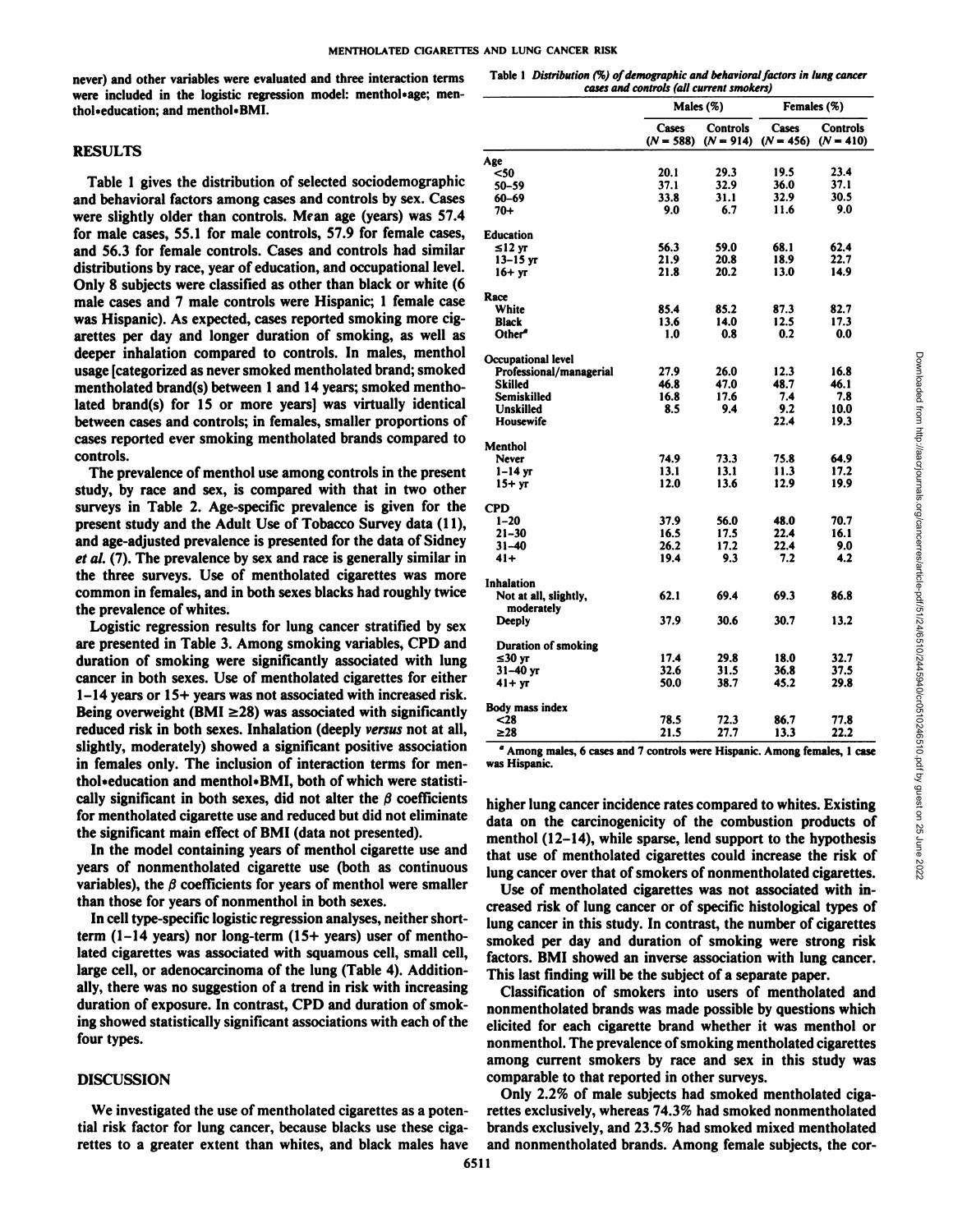Table 2 Prevalence (%) of smoking metholated cigarettes among current smokers by race and sex in the study population and in United States surveys

|                |                                    |         | <b>Whites</b> |               |                     |                |           | <b>Blacks</b> |         |               |
|----------------|------------------------------------|---------|---------------|---------------|---------------------|----------------|-----------|---------------|---------|---------------|
|                | $AHFa$ age group<br>AUTS age group |         |               | AHF age group |                     | AUTS age group |           |               |         |               |
|                | $45 - 64$ yr                       | $65+yr$ | $45 - 64$ yr  | $65 + yr$     | Sidney <sup>b</sup> | $45 - 64$ yr   | $65 + yr$ | $45 - 64$ vr  | $65+yr$ | <b>Sidney</b> |
| <b>Males</b>   |                                    |         |               |               |                     |                |           |               |         |               |
| Total N        | 505                                | 149     | 537           | 167           | 7352                | 75             | 27        | 58            |         | 4294          |
| % menthol      | 18.0                               | 15.4    | 14.3          | 14.4          | 18.1                | 34.7           | 44.4      | 45.1          |         | 49.9          |
| <b>Females</b> |                                    |         |               |               |                     |                |           |               |         |               |
| Total N        | 223                                | 73      | 570           | 222           | 8843                | 47             | 15        | 69            |         | 6459          |
| % menthol      | 22.9                               | 24.7    | 25.5          | 21.8          | 27.1                | 48.9           | 46.7      | 69.1          |         | 55.5          |

°AHF, prevalence in controls in the present (American Health Foundation) study; AUTS, data from Adult Use of Tobacco Survey, 1986 (11).

Data from Sidney et al. (7) are age-adjusted by the direct method, with the age distribution of the entire study population used as the standard.

*Numbers are too small to permit stable estimates.*

Table 3 Adjusted OR<sup> $a$ </sup> for lung cancer due to menthol and other factors among *current smokers, 1985-1990*

|                                          | <b>Males</b> |                            | <b>Females</b> |                            |  |
|------------------------------------------|--------------|----------------------------|----------------|----------------------------|--|
|                                          | <b>OR</b>    | 95% CI                     | <b>OR</b>      | 95% CI                     |  |
| Categorical variables <sup>®</sup>       |              |                            |                |                            |  |
| Menthol 1-14 vr                          | 1.14         | $0.82 - 1.59$              | 0.82           | $0.52 - 1.28$              |  |
| Menthol 15+ yr                           | 0.98         | $0.70 - 1.38$              | 0.76           | $0.53 - 1.16$              |  |
| Inhalation                               | 1.07         | $0.84 - 1.36$              | 2.03           | $1.38 - 2.98$ <sup>c</sup> |  |
| Race                                     | 1.47         | $1.05 - 2.06$              | 1.05           | $0.68 - 1.64$              |  |
| BMI                                      | 0.64         | $0.49 - 0.83$              | 0.47           | $0.32 - 0.70$              |  |
| Continuous variables<br>(integer values) |              |                            |                |                            |  |
| Age                                      | 0.97         | $0.94 - 1.00$              | 0.96           | $0.93 - 0.99$              |  |
| <b>Education</b>                         | 0.72         | $0.57 - 0.91$              | 1.37           | $1.00 - 1.88$              |  |
| <b>CPD</b>                               | 1.03         | $1.02 - 1.04$ <sup>c</sup> | 1.04           | $1.02 - 1.05$              |  |
| Duration of smoking                      | 1.07         | $1.04 - 1.09c$             | 1.08           | $1.06 - 1.11$ <sup>c</sup> |  |

°OR, odds ratio; CI, confidence interval.

"Categorized as: menthol  $1-14$  years or  $15+$  years versus never menthol; inhalation (deeply versus not at all, slightly, moderately); race (black versus white);  $BMI$  ( $\geq$ 28 versus <28).

 $P < 0.001$ ; for continuous variables, p refers to the test for linear trend.

Table 4 Adjusted<sup>a</sup> odds ratios for specific histological types of lung cancer due to *menthol among current smokers (males and females combined)*

| Histological type                   | <b>OR</b> | 95% CI        |
|-------------------------------------|-----------|---------------|
| Squamous cell carcinoma $(N = 268)$ |           |               |
| Menthol 1-14 yr                     | 1.17      | $0.78 - 1.78$ |
| Menthol 15+ yr                      | 0.92      | $0.60 - 1.42$ |
| Small cell carcinoma $(N = 131)$    |           |               |
| Menthol 1-14 yr                     | 0.80      | $0.43 - 1.48$ |
| Menthol $15+yr$                     | 0.86      | $0.49 - 1.51$ |
| Large cell carcinoma ( $N = 106$ )  |           |               |
| Menthol 1-14 yr                     | 1.99      | $0.73 - 5.41$ |
| Menthol 15+ yr                      | 0.84      | $0.27 - 2.61$ |
| Adenocarcinoma ( $N = 400$ )        |           |               |
| Menthol 1-14 yr                     | 0.98      | $0.68 - 1.42$ |
| Menthol $15+yr$                     | 0.95      | $0.66 - 1.36$ |

<sup>a</sup> Adjusted for the following variables in logistic regression models: sex (male *versus female), age (continuous), CPD (continuous), duration of smoking (contin* uous), race (black versus white), years of education (continuous), inhalation (deeply *versus not at all. slightly, moderately), BMI (>28 versus <28).*

responding percentages were 4.6, 71.7, and 23.7%. Further more, among "mixed smokers," the mean years of smoking mentholated cigarettes were approximately 15 years out of 37 years total duration of smoking. In addition, because use of "< mentholated cigarettes has been widespread only since the 1960s, it may be too early to assess their full impact on lung cancer risk. Nevertheless, the failure to detect any suggestion \* of increased risk among users of mentholated cigarettes indi cates that menthol smoking is not a strong risk factor for lung ; cancer.

Use of mentholated cigarettes could contribute indirectly to increased lung cancer risk if smokers of mentholated cigarettes

tended to inhale to a greater extent than smokers of nonmentholated brands, as has been proposed (6, 7, 15, 16), or if carcinogens by other means. Our data (17) and those of others (7, 16) suggest that menthol smokers do notinhale more than nonmenthol smokers. However, as pointed out by Sidney et al. (7), reporting of inhalation could be biased by menthol status, since menthol has anesthetic properties.

If our results are confirmed by other researchers, the impli cation would be that use of mentholated cigarettes does not explain black-white differences in lung cancer incidence rates or time trends. Other hypotheses need to be formulated to explain these differences.

#### **ACKNOWLEDGMENTS**

<sup>0.60–1.42</sup> Wood; Hines Veterans Hospital (Chicago, IL), Dr. John Sharp; Henry <sup>5</sup><br>Ford Hospital (Detroit, MI), Drs. Robert M. O'Bryan, and Christine 0.49–1.51 PA), Dr. Paul Stolley; Jefferson Medical College and Thomas Jefferson  $\frac{0.27}{0.27-2.61}$  of Pittsburgh Eye and Ear Hospital (Pittsburgh, PA), Dr. Lewis H. menthol smokers increased their exposure to tobacco smoke<br>
carrinogens by other means. Our data (17) and those of others<br>
(7, 16) suggest that menthol smokers do not inhale more than<br>
nonmenthol smokers. However, as pointe The authors wish to acknowledge the valuable contributions of the following cooperating institutions and individuals: Memorial Hospital (New York, NY), Dr. David Schottenfeld, Dr. Nael Martini; Manhattan Veterans Hospital (New York, NY), Dr. Norton Spritz; Long Island Jewish Hillside Medical Center (New York, NY), Dr. Arthur Sawitsky; University of Alabama Hospital (Birmingham, AL), Dr. William Bridgers; Birmingham Veterans Hospital (Birmingham, AL), Dr. Herman L. Lehman; Loyola University Hospital (Chicago, IL), Dr. Walter S. Johnson; Hospital of the University of Pennsylvania (Philadelphia, University Hospital (Philadelphia, PA), Dr. J. E. Colberg; Allegheny General Hospital (Pittsburgh, PA), Dr. Stanley A. Briller; University Kuller; Pittsburgh Veterans Hospital (Pittsburgh, PA), Dr. Eugene N. Meyers; Moffitt Hospital and University of California at San Francisco and County Hospital (San Francisco, CA), Dr. Nicholas Petrakis; St. Luke's Hospital (San Francisco, CA), Dr. Richard A. Bohannan; Geor gia Baptist (Atlanta, GA), Dr. A. H. Letton; and Emory University Clinic (Atlanta, GA), Dr. K. Mansour.

#### REFERENCES

- 1. Ries, L. A. G., Hankey, B. F., and Edwards, B. K. Cancer Statistics Review, 1973-1987. NIH Publication No. 90-2789, Bethesda. MD: National Cancer Institute, 1990.
- Devesa, S. S., and Silverman, D. T. Cancer incidence and mortality trends in the United States: 1935-74. J. Natl. Cancer. Inst., 60: 545-571, 1978.
- 3. Swanson, G. M., and Young, J. L. Trends in cancer incidence in metropolitan Detroit, 1937-1977: leads for prevention. Prev. Med., 12: 403-420, 1983.
- 4. Bang, K. M., White, J. E., Gause, B. L., and Leffall, L. D. Evaluation of recent trends in cancer mortality and incidence among blacks. Cancer (Phila.), *61: 1255-1261, 1988.*
- 5. United States Department of Health and Human Services. Reducing the Health Consequences of Smoking: 25 Years of Progress. A Report of the Surgeon General. United States Department of Health and Human Services. Public Health Service, Centers for Disease Control. Center for Chronic Disease Prevention and Health Promotion, Office on Smoking and Health.